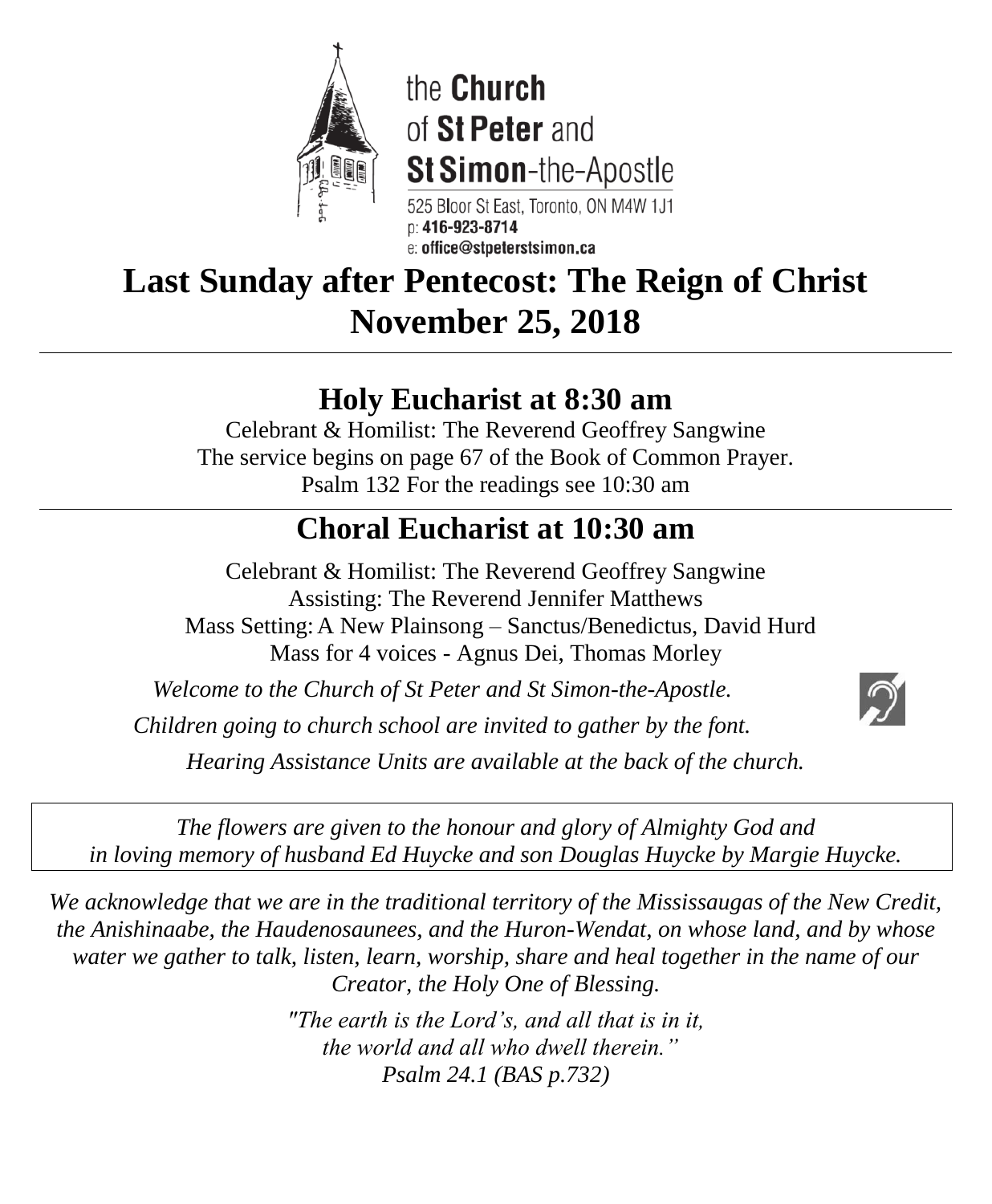## **The Gathering of the Community**

**Hymn 380** *O* Worship the King **Fig. 2018 HANOVER** 

*Celebrant* The grace of our Lord Jesus Christ, and the love of God, and the fellowship of the Holy Spirit, be with you all.

*All* **And also with you.**

*Celebrant* Almighty God,

*All* **to you all hearts are open, all desires known, and from you no secrets are hidden. Cleanse the thoughts of our hearts by the inspiration of your Holy Spirit, that we may perfectly love you, and worthily magnify your holy name; through Christ our Lord. Amen.**

## **Collect of the Day**

*Celebrant* Almighty and everlasting God, whose will it is to restore all things in your well-beloved Son, our Lord and King, grant that the peoples of the earth, now divided and enslaved by sin, may be freed and brought together under his gentle and loving rule; who lives and reigns with you and the Holy Spirit, one God, now and for ever. **Amen.** 

## **Proclamation of the Word**

**First Lesson** *2 Samuel 23.1–7**Read by Spencer Higgins*

*Reader* A reading from the book of Samuel.

Now these are the last words of David: The oracle of David, son of Jesse, the oracle of the man whom God exalted, the anointed of the God of Jacob, the favourite of the Strong One of Israel: The spirit of the Lord speaks through me, his word is upon my tongue. The God of Israel has spoken, the Rock of Israel has said to me: One who rules over people justly, ruling in the fear of God, is like the light of morning, like the sun rising on a cloudless morning, gleaming from the rain on the grassy land. Is not my house like this with God? For he has made with me an everlasting covenant, ordered in all things and secure. Will he not cause to prosper all my help and my desire? But the godless are all like thorns that are thrown away; for they cannot be picked up with the hand; to touch them one uses an iron bar or the shaft of a spear. And they are entirely consumed in fire on the spot.

*Reader* The word of the Lord. *All* **Thanks be to God.**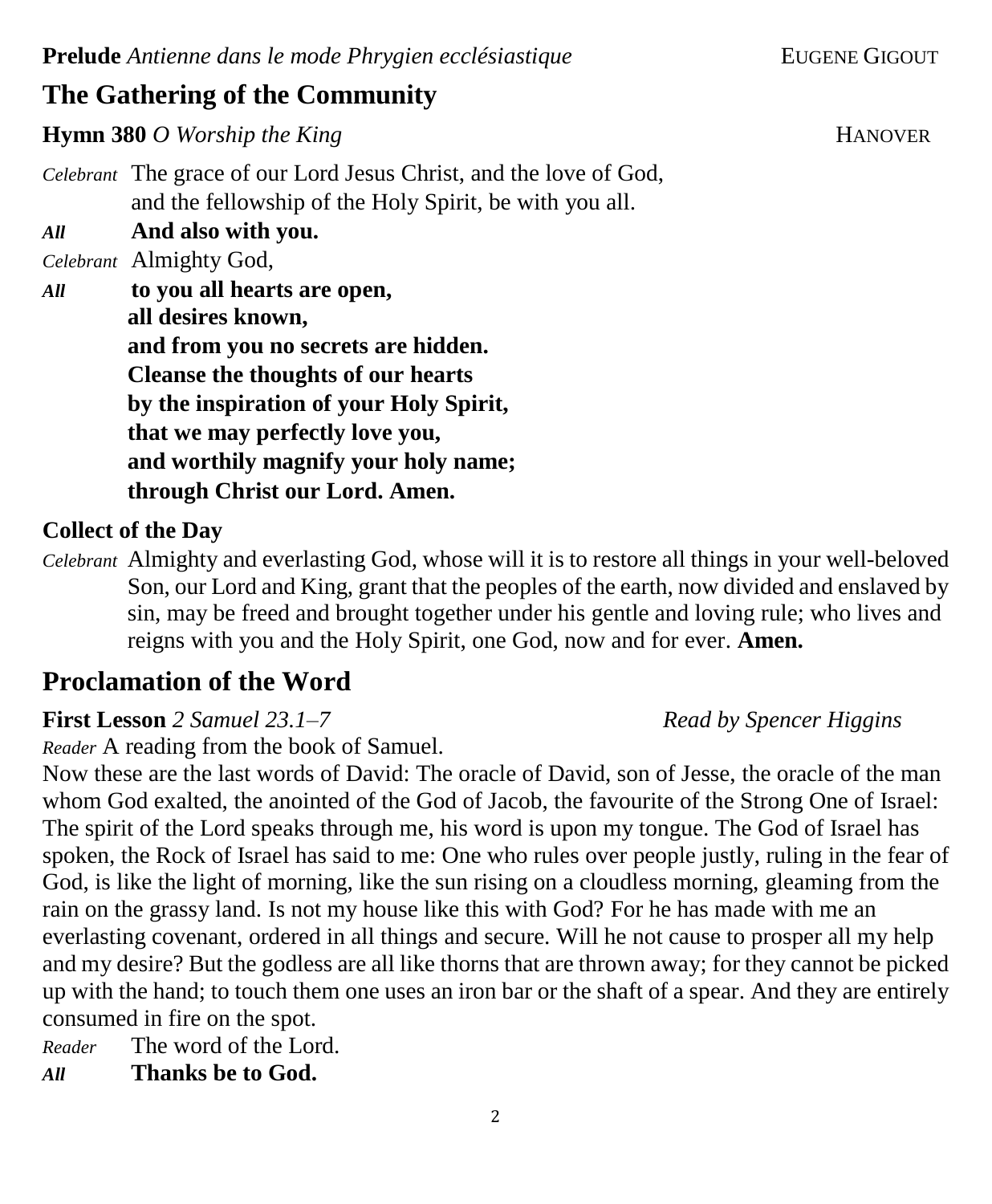#### **Psalm 132** EDWARDS

*1* Lord, re'member ' David, \* and all the ' hardships ' he en'dured;  $2^2$  How he swore an 'oath  $\cdot$  to the 'Lord  $*$ and vowed a vow to the ' Mighty ' One of ' Jacob:  $3$  "I will not come under the ' roof of  $\cdot$  my ' house,  $*$ nor ' climb up ' into my ' bed; <sup>4</sup>I will not allow my ' eyes to ' sleep,  $*$ nor ' let my ' eyelids ' slumber;  $<sup>5</sup>$  Until I find a ' place  $\cdot$  for the ' Lord,  $*$ </sup> a dwelling for the ' Mighty ' One of ' Jacob" <sup>6</sup> "The Ark! We ' heard it · was in ' Ephratah; \* we ' found it  $\cdot$  in the ' fields of ' Jearim.  $<sup>7</sup>$  Let us go to 'Göd's ' dwelling place;  $*$ </sup> let us fall upon our ' knees be'fore his ' footstool." *<sup>8</sup>* Arise, O ' Lord, in·to your ' resting-place, \* you and the ' ark ' of your ' strength. <sup>9</sup> Let your priests be ' clothed with ' righteousness; \* let your faithful ' people ' sing with ' joy. <sup>10</sup> For your servant 'David's ' sake, \* do not turn away the ' face of ' you're a'nointed.  $11$ <sup>The Lord has sworn an 'oath to 'David;  $*$ </sup> in ' truth, he ' will not ' break it:  $12$ <sup>2</sup> A son, the ' fruit of  $\cdot$  your ' body \* will I ' set up'on your ' throne. <sup>13</sup> If your children keep my covenant and my testimonies that ' I shall ' teach them, \* their children will sit upon your ' throne for ' ever'more."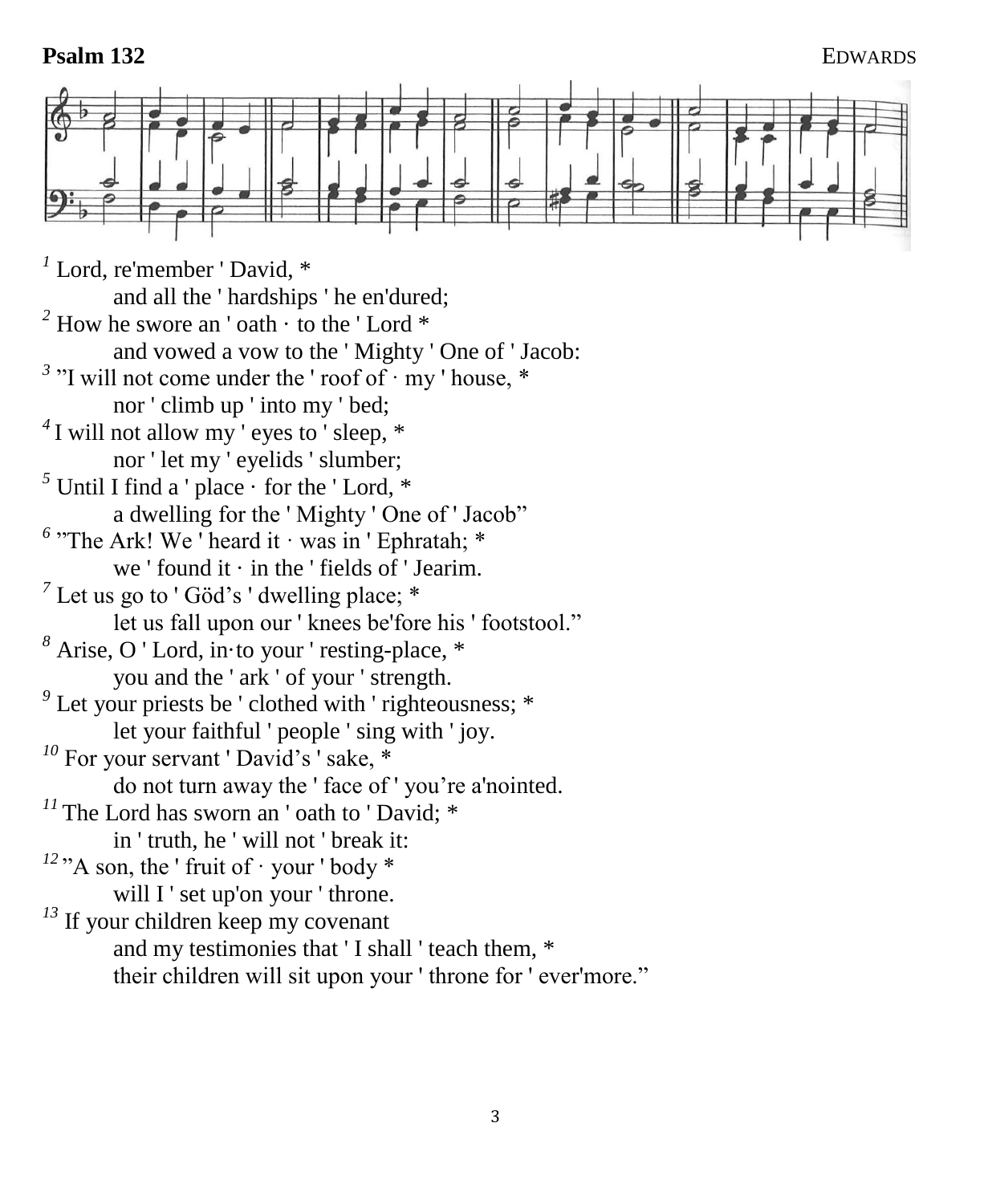

- $14$  For the Lord has ' chosen ' Zion,  $*$ he has de'sired her · for his ' habi'tation: <sup>15</sup> "This shall be my ' resting-place for ' ever; \* here will I ' dwell, for ' I de'light in her. <sup>16</sup> I will surely ' bless her · pro'visions, \* and ' satisfy her ' poor with ' bread.  $17$  I will clothe her ' priests with  $\cdot$  sal'vation,  $*$ and her faithful ' people · will re'joice and ' sing. <sup>18</sup> There will I make the horn of ' David ' flourish; \* I have prepared a ' lamp for ' my a'nointed.  $2^{nd}$ <sup>19</sup> As for his enemies, I will ' clothe them  $\cdot$  with ' shame; \*
	- but as for ' him, his ' crown will ' shine."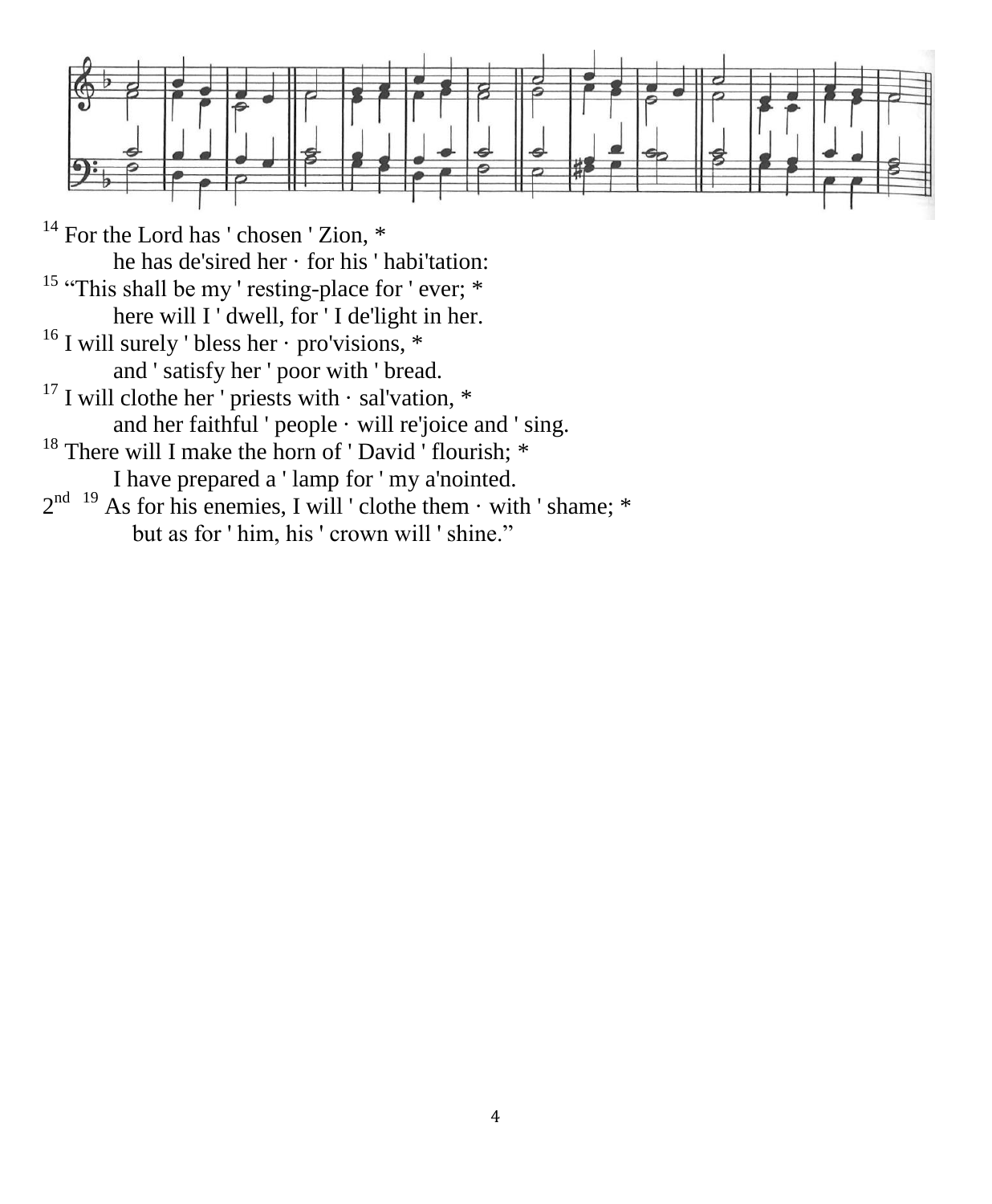*Reader* A reading from book of Revelation.

John to the seven churches that are in Asia:

Grace to you and peace from him who is and who was and who is to come, and from the seven spirits who are before his throne, and from Jesus Christ, the faithful witness, the firstborn of the dead, and the ruler of the kings of the earth. To him who loves us and freed us from our sins by his blood, and made us to be a kingdom, priests serving his God and Father, to him be glory and dominion for ever and ever. Amen.

Look! He is coming with the clouds;

every eye will see him,

even those who pierced him;

and on his account all the tribes of the earth will wail.

So it is to be. Amen.

'I am the Alpha and the Omega', says the Lord God, who is and who was and who is to come, the Almighty.

*Reader* The word of the Lord. *All* **Thanks be to God.**

**Hymn 458** *Seek Ye First* 

## **The Holy Gospel** *John 18.33–37*

*Celebrant* The Lord be with you

*All* **And also with you.**

*Celebrant* The Holy Gospel of our Lord Jesus Christ according to St. John.

## *All* **Glory to you, Lord Jesus Christ.**

Then Pilate entered the headquarters again, summoned Jesus, and asked him, 'Are you the King of the Jews?' Jesus answered, 'Do you ask this on your own, or did others tell you about me?' Pilate replied, 'I am not a Jew, am I? Your own nation and the chief priests have handed you over to me. What have you done?' Jesus answered, 'My kingdom is not from this world. If my kingdom were from this world, my followers would be fighting to keep me from being handed over to the Jews. But as it is, my kingdom is not from here.' Pilate asked him, 'So you are a king?' Jesus answered, 'You say that I am a king. For this I was born, and for this I came into the world, to testify to the truth. Everyone who belongs to the truth listens to my voice.'

*Celebrant* The Gospel of Christ.

*All* **Praise to you, Lord Jesus Christ.**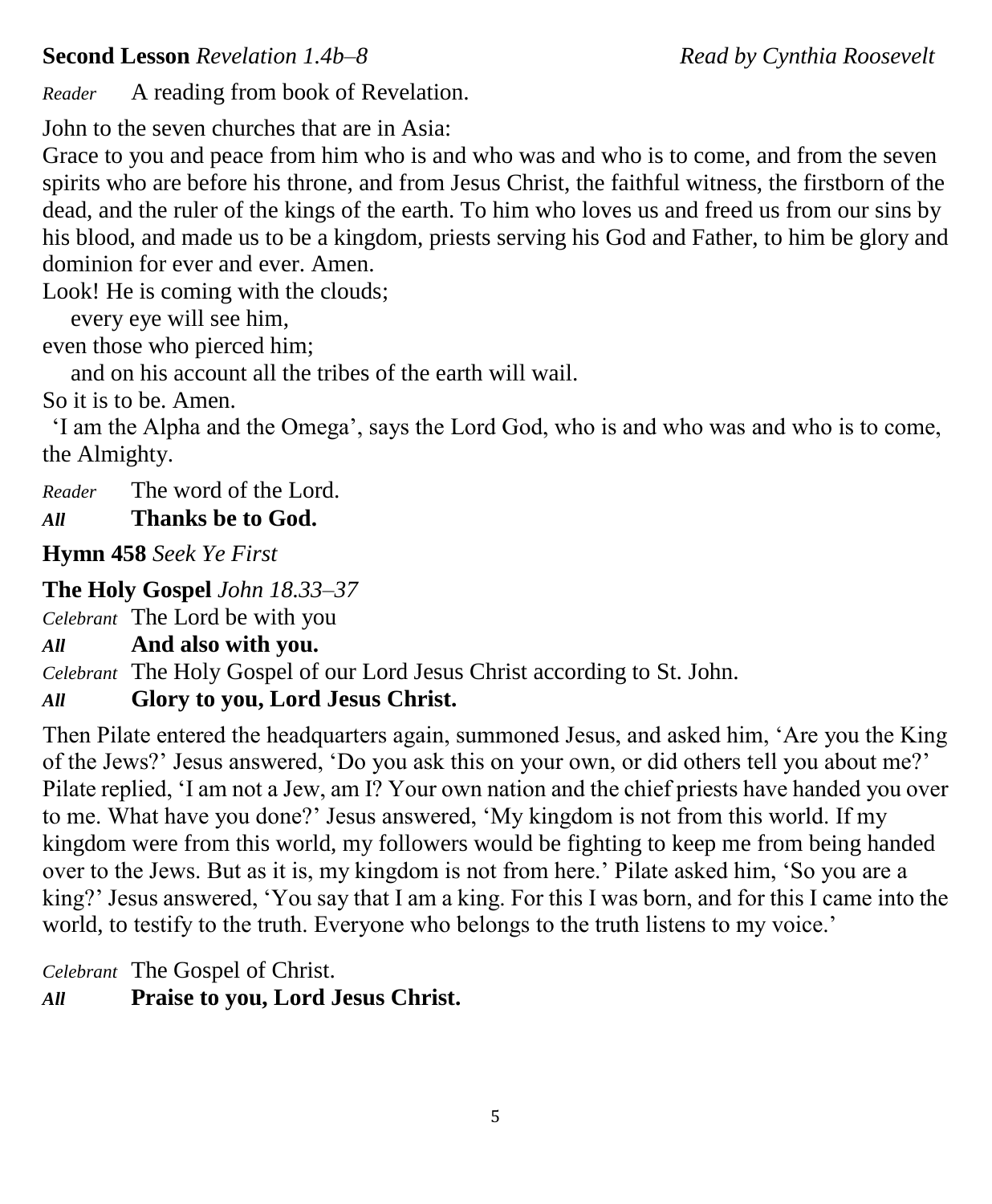*Hallelujah.*

*For the Lord God omnipotent reigneth Hallelujah The kingdom of this world;*

*is become the kingdom of our Lord, and of His Christ.*

*King of kings forever and ever hallelujah hallelujah. King of kings and Lord of lords.*

*And he shall reign forever and ever Forever and ever and ever and ever King of kings and Lord of lords Hallelujah.*

#### **Homily**

#### **The Apostles' Creed**

*Celebrant* Let us confess the faith of our baptism, as we say,

*All* **I believe in God, the Father almighty, creator of heaven and earth. I believe in Jesus Christ, his only Son, our Lord. He was conceived by the power of the Holy Spirit and born of the Virgin Mary. He suffered under Pontius Pilate, was crucified, died, and was buried. He descended to the dead. On the third day he rose again. He ascended into heaven, and is seated at the right hand of the Father. He will come again to judge the living and the dead. I believe in the Holy Spirit, the holy Catholic Church, the communion of saints, the forgiveness of sins, the resurrection of the body, and the life everlasting. Amen.**

**Prayers of the People** *Please kneel or stand, as able. Led by Rees Pepperell* 

#### **Anointing and Laying on of Hands for Healing**

*Celebrant* Holy Scripture teaches us that in acts of healing and restoration our Lord Jesus and his disciples laid hands on the sick and anointed them. By so doing they made known the healing power and presence of God. Pray that as we follow our Lord's example, we may know his unfailing love.

> *Those who would like to be anointed are invited at this time to the St. Peter's altar at the south side of the church.*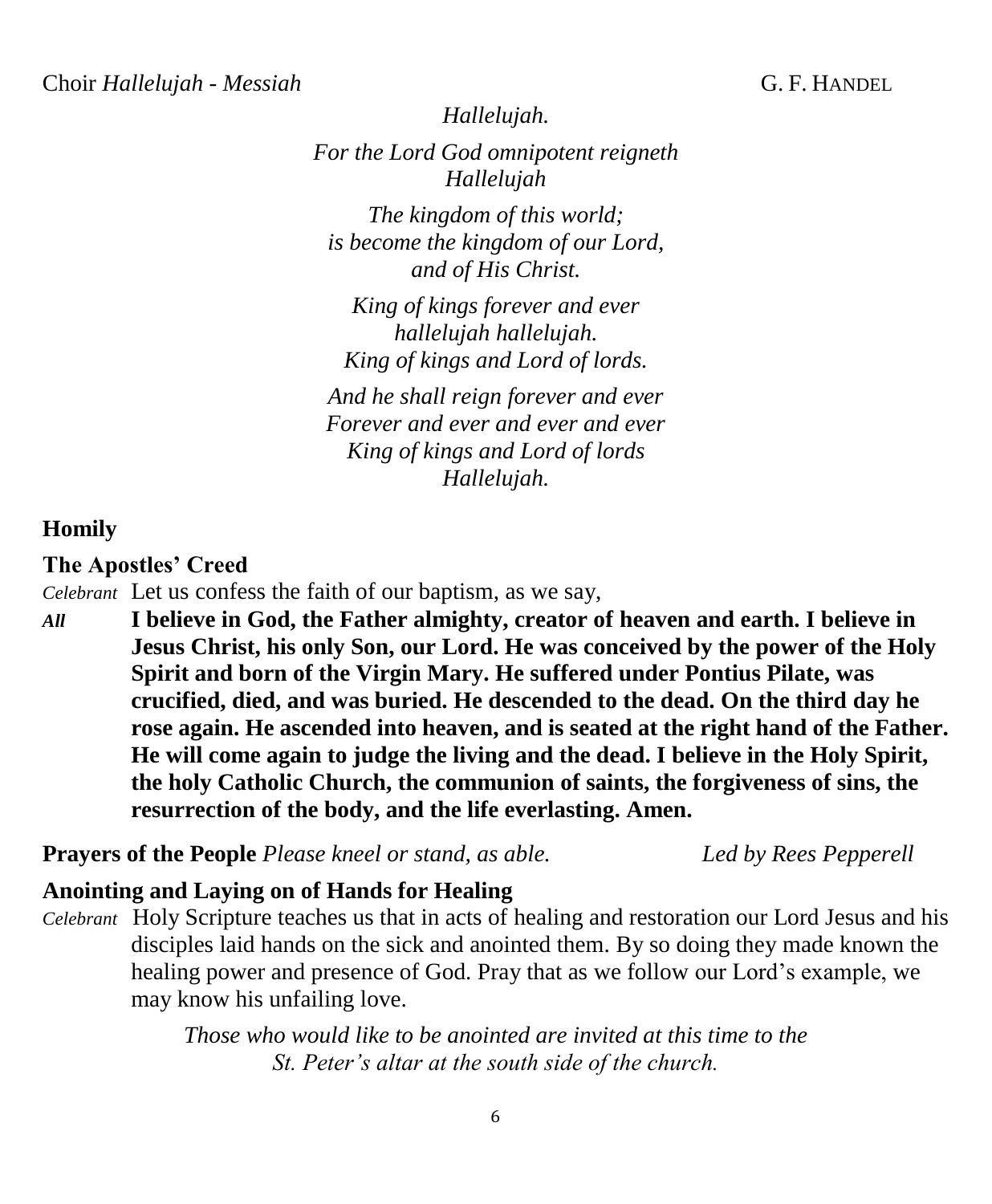**Hymn 649** *Breathe on Me, Breath of God* **TRENTHAM** 

### **Confession and Absolution**

*The Celebrant invites the confession of sin. Then is said: Celebrant* Most merciful God,

*All* **We confess that we have sinned against you in thought, word and deed, by what we have done and by what we have left undone. We have not loved you with our whole heart; we have not loved our neighbours as ourselves. We are truly sorry and we humbly repent. For the sake of your Son, Jesus Christ, have mercy on us and forgive us, that we may delight in your will and walk in your ways, to the glory of your name. Amen.** 

*The Absolution is pronounced.*

#### **The Peace**

*Celebrant* The peace of the Lord be always with you.

## *All* **And also with you.**

*We invite you to share a sign of peace with those near you – a handshake, slight bow or other form of greeting. Please respect the wishes of those who prefer not to shake hands.*

## **Celebration of the Eucharist**

**Hymn 381** *Praise, My Soul* 

## **Prayer over the Gifts**

*Celebrant* Eternal God, by your grace you have raised us up and enthroned us with Christ in the heavenly realms. Receive all we offer you this day, and lead us in those good works for which you have created us. We ask this in the name of Jesus Christ the Lord. **Amen.**

## **Great Thanksgiving**

*Celebrant* The Lord be with you.

- *All* **And also with you.**
- *Celebrant* Lift up your hearts.
- *All* **We lift them to the Lord.**

*Celebrant* Let us give thanks to the Lord our God.

*All* **It is right to give our thanks and praise.**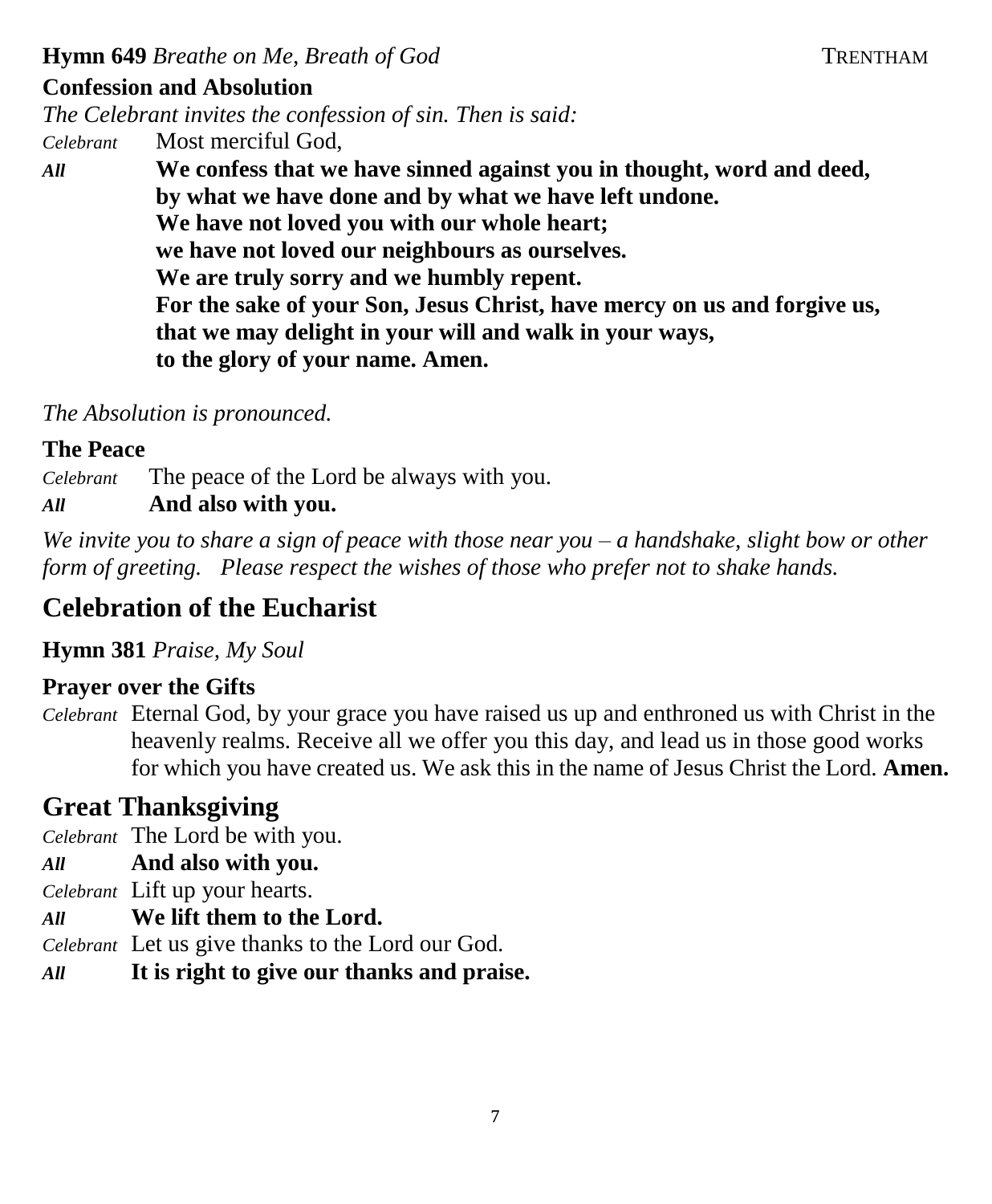*Celebrant* Blessed are you, gracious God, creator of heaven and earth; we give you thanks and praise through Jesus Christ our Lord. You exalted him as Lord of all creation that he might present to you an eternal and universal kingdom: a kingdom of truth and life, a kingdom of holiness and grace, a kingdom of justice, love, and peace. Therefore at the name of Jesus every knee shall bow as heaven and earth proclaim the glory of your name.

#### **Sanctus**

*All* Holy, Holy, Holy Lord, God of power and might, CP #689 Heaven and earth are full of your glory. Hosanna in the highest. Blessed is He who comes in the name of the Lord. Hosanna in the highest

*Celebrant* We give thanks to you, Lord our God, for the goodness and love you have made known to us in creation; in calling Israel to be your people; in your Word spoken through the prophets; and above all in the Word made flesh, Jesus your Son. For in these last days you sent him to be incarnate from the Virgin Mary, to be the Saviour and Redeemer of the world. In him, you have delivered us from evil, and made us worthy to stand before you. In him, you have brought us out of error into truth, out of sin into righteousness, out of death into life. On the night he was handed over to suffering and death, a death he freely accepted, our Lord Jesus Christ took bread; and when he had given thanks to you, he broke it, and gave it to his disciples, and said, " Take, eat: this is my body which is given for you. Do this for the remembrance of me." After supper he took the cup of wine; and when he had given thanks, he gave it to them, and said, "Drink this, all of you: this is my blood of the new covenant, which is shed for you and for many for the forgiveness of sins. Whenever you drink it, do this for the remembrance of me." Therefore, Father, according to his command,

*All* **we remember his death, we proclaim his resurrection, we await his coming in glory;**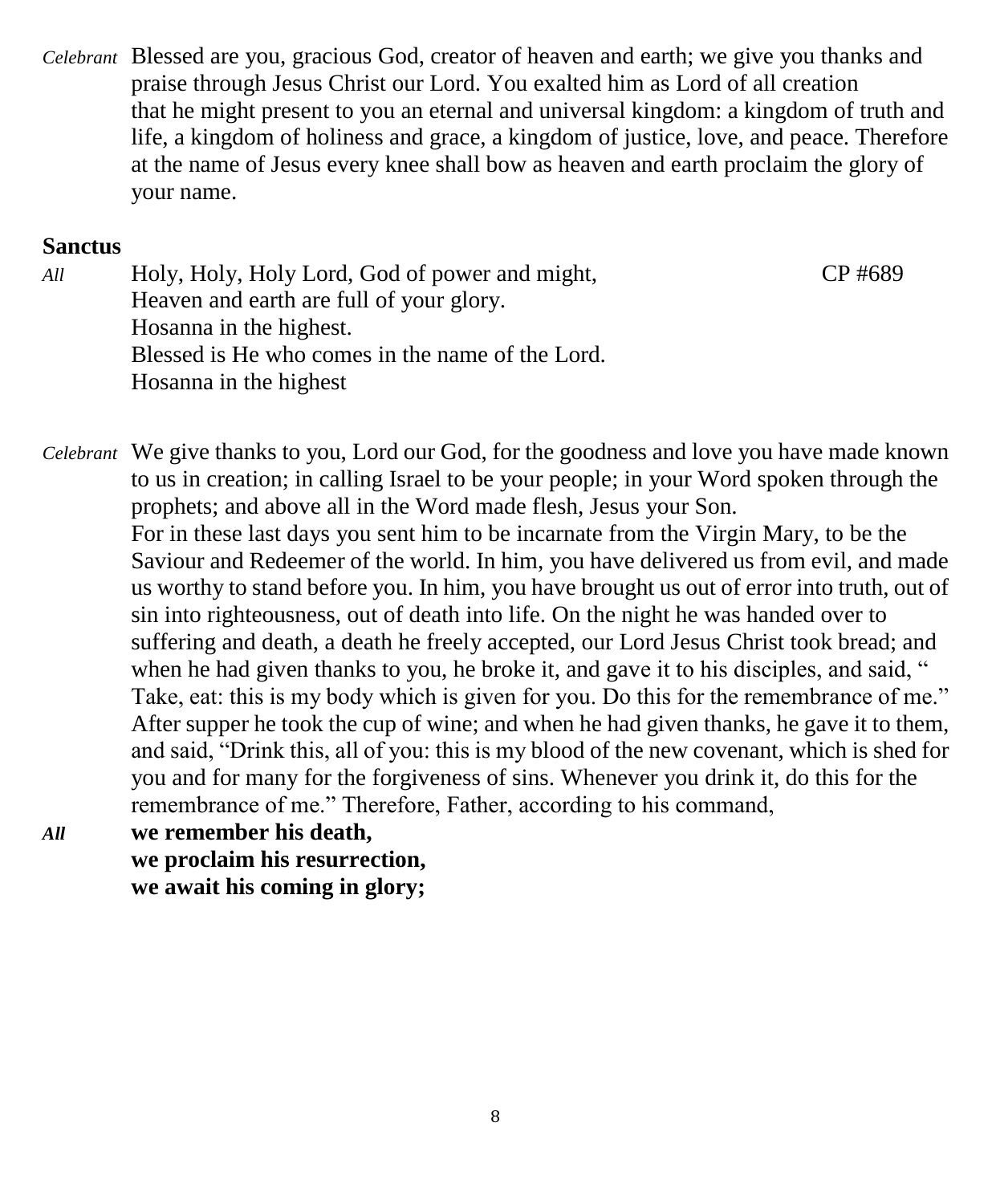*Celebrant* and we offer our sacrifice of praise and thanksgiving to you, Lord of all; presenting to you, from your creation, this bread and this wine. We pray you, gracious God, to send your Holy Spirit upon these gifts, that they may be the sacrament of the body of Christ and his blood of the new covenant. Unite us to your Son in his sacrifice, that we, made acceptable in him, may be sanctified by the Holy Spirit. In the fullness of time, reconcile all things in Christ, and make them new, and bring us to that city of light where you dwell with all your sons and daughters; through Jesus Christ our Lord, the firstborn of all creation, the head of the Church, and the author of our salvation; by whom, and with whom, and in whom, in the unity of the Holy Spirit, all honour and glory are yours, almighty Father, now and for ever. **Amen.**

#### **Lord's Prayer**

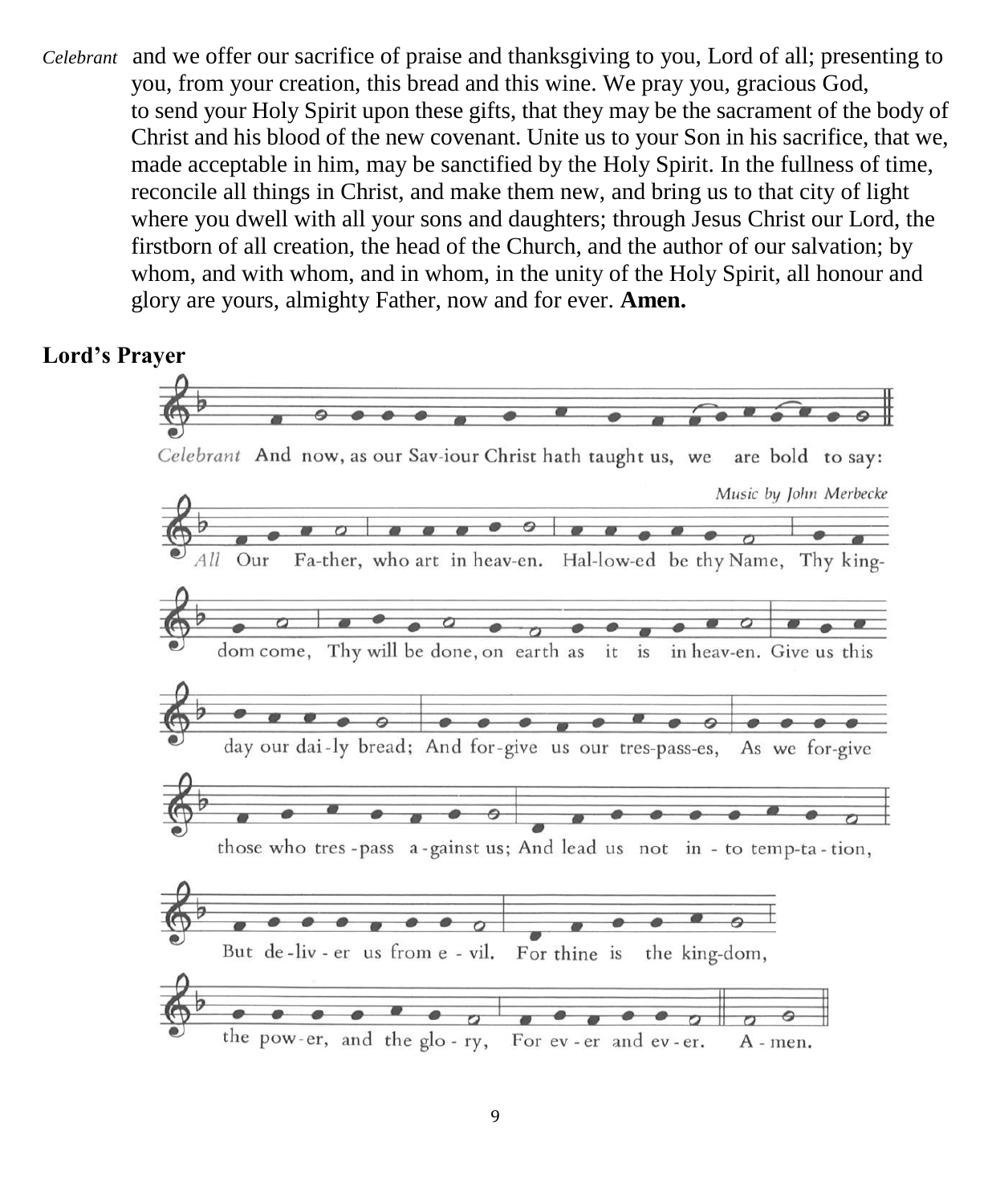## **Breaking of the Bread**

|           | Celebrant Lord, we died with you on the cross. |  |
|-----------|------------------------------------------------|--|
| All       | Now we are raised to new life.                 |  |
|           | Celebrant We were buried in your tomb.         |  |
| All       | Now we share in your resurrection.             |  |
|           | Celebrant Live in us, that we may live in you. |  |
| Celebrant | The gifts of God for the People of God.        |  |
| All       | Thanks be to God.                              |  |

### **Agnus Dei** MASS FOR 4 VOICES, THOMAS MORLEY

| Choir                               |                                                    |
|-------------------------------------|----------------------------------------------------|
| Agnus Dei, qui tolis peccata mundi, | Lamb of God, who takes away the sins of the world, |
| miserere nobis.                     | have mercy on us.                                  |
| Agnus Dei, qui tolis peccata mundi, | Lamb of God, who takes away the sins of the world, |
| dona nobis pacem.                   | grant us peace.                                    |

## **Holy Communion**

*All baptized Christians are welcome to receive Communion.*

*Please do not dip the consecrated bread into the wine - Drinking from the chalice is considered safe from the point of view of public health. You are also welcome to receive only the bread, if you prefer. Indicate this by holding your arms crossed over your chest as the chalice passes; this is also a way to receive a blessing rather than communion.*

*Gluten-free communion wafers are available – please let the administering priest know.*

| <b>Hymn 84</b> Lord, Enthroned in Heavenly Splendour | <b>ST OSMUND</b>     |
|------------------------------------------------------|----------------------|
| O Jesu, King, Most Wonderful                         | <b>THOMAS TALLIS</b> |

## **Prayer after Communion** *Please stand.*

*Celebrant* Almighty God, you have made us a royal priesthood in the kingdom of your Son our Saviour Jesus Christ. Make known his victory through us, we pray, that all the world may see his light. We ask this in the name of Jesus Christ the Lord. **Amen.**

## **Doxology**

*Celebrant* Glory to God,

*All* **whose power, working in us, can do infinitely more than we can ask or imagine. Glory to God from generation to generation, in the Church and in Christ Jesus, for ever and ever. Amen.**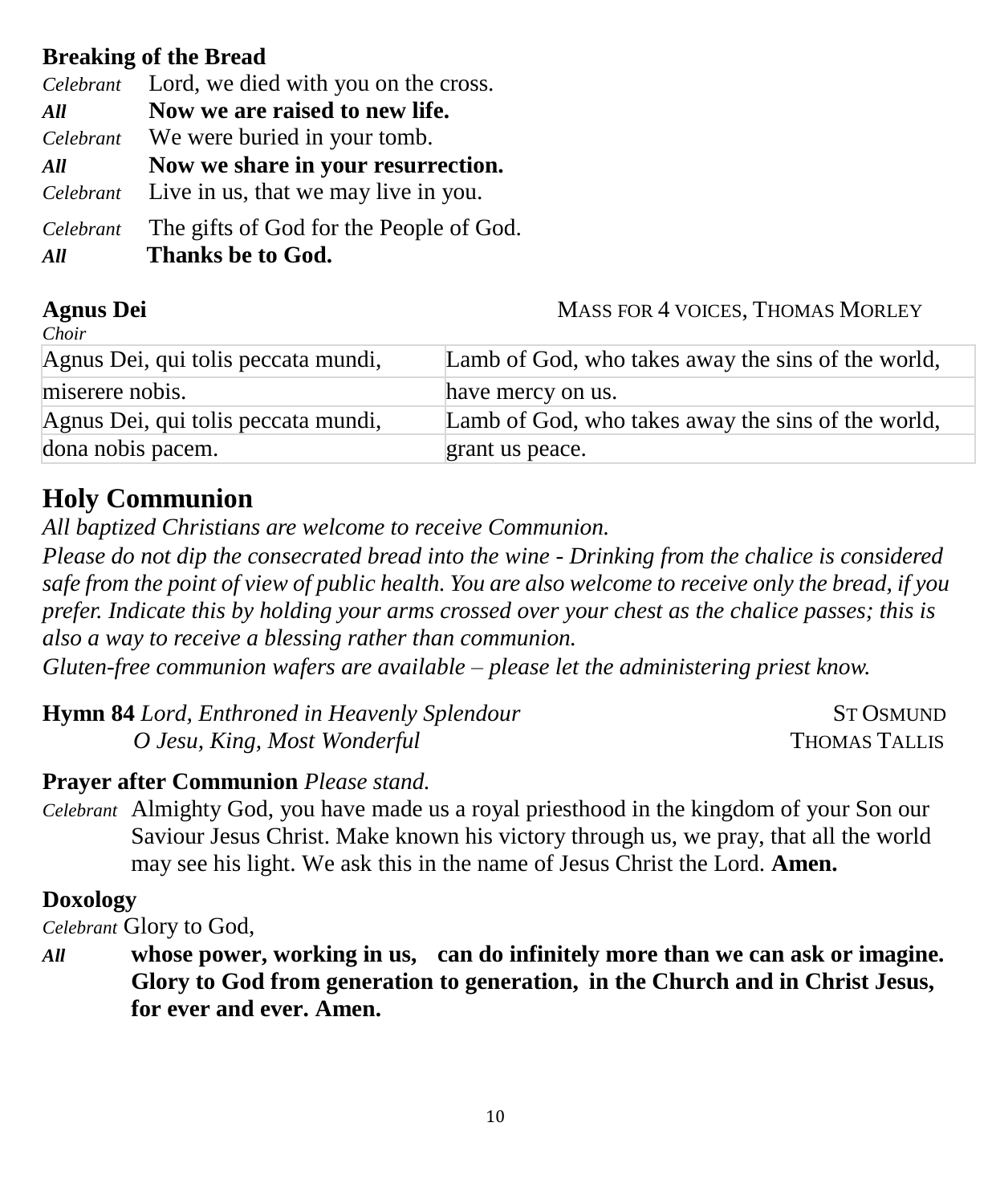## **Blessing**

**Announcements** *Please be seated.* **Hymn 378** *Crown Him with Many Crowns* **DIADEMATA** 

### **Dismissal**

*Celebrant* Go in peace to love and serve the Lord. *All* **Thanks be to God.**

**Postlude** *Minuet Gothique - Suite Gothique* **L. BOELLMANN** 

| St. Peter and St. Simon-the-Apostle<br>525 Bloor St E, Toronto, ON M4W 1J1 ♦ 416-923-8714 ♦ www.stpeterstsimon.ca<br>www.facebook.com/stpeterstsimons<br>Services 8:30 am Holy Eucharist (BCP)<br>10:30 am 1st Sunday – Choral Eucharist (Traditional)<br>2nd Sunday – Choral Matins<br>3rd Sunday – Choral Eucharist (Traditional)<br>4th Sunday – Choral Eucharist (Contemporary) |                                                    |  |  |
|-------------------------------------------------------------------------------------------------------------------------------------------------------------------------------------------------------------------------------------------------------------------------------------------------------------------------------------------------------------------------------------|----------------------------------------------------|--|--|
| Sunday Evensong – As Announced<br>Last Tuesday of the Month – Candlelight Evening Prayer                                                                                                                                                                                                                                                                                            |                                                    |  |  |
| <b>Incumbent</b> The Rev'd Geoffrey Sangwine,                                                                                                                                                                                                                                                                                                                                       | Wardens                                            |  |  |
| $ext$ 202; incumbent@stpeterstsimon.ca                                                                                                                                                                                                                                                                                                                                              | Paul Faulkner 416-423-5739                         |  |  |
| Residence: 647-342-5889                                                                                                                                                                                                                                                                                                                                                             | pauldfaulkner@hotmail.com                          |  |  |
| <b>Honorary Assistant</b>                                                                                                                                                                                                                                                                                                                                                           | Mary Martin 416-968-2326 mmartin@mpdlawfirm.com    |  |  |
| The Reverend Jennifer Matthews                                                                                                                                                                                                                                                                                                                                                      | Moveta Nanton 416-493-2805 moveta.nanton@gmail.com |  |  |
| 647-546-0580                                                                                                                                                                                                                                                                                                                                                                        | Christopher Ashby 416-922-7371 cpa@intelmat.com    |  |  |
| <b>Director of Music</b> Robin Davis 905-409-6121                                                                                                                                                                                                                                                                                                                                   | Treasurer Johan van 't Hof, 647-202-9985           |  |  |
| robin.davis@rogers.com                                                                                                                                                                                                                                                                                                                                                              | jvanthof@tonbridgecorp.com                         |  |  |
| <b>Honorary Assistant Organists</b>                                                                                                                                                                                                                                                                                                                                                 | <b>Rentals License Groups</b>                      |  |  |
| Maurice White and Johan van 't Hof                                                                                                                                                                                                                                                                                                                                                  | Frank Hillis ext 207, events@ stpeterstsimon.ca    |  |  |
| <b>Children's Ministry</b>                                                                                                                                                                                                                                                                                                                                                          | <b>Sexton</b> Daiverzon Guillermo                  |  |  |
| Coordinator Sileen Phillips 647-718-6728                                                                                                                                                                                                                                                                                                                                            | <b>Office Administrator</b> Vanessa <i>ext</i> 201 |  |  |
| <b>Flowers Barb Towe 905-294-7588</b><br>dbtowe@gmail.com                                                                                                                                                                                                                                                                                                                           | office@stpeterstsimon.ca                           |  |  |